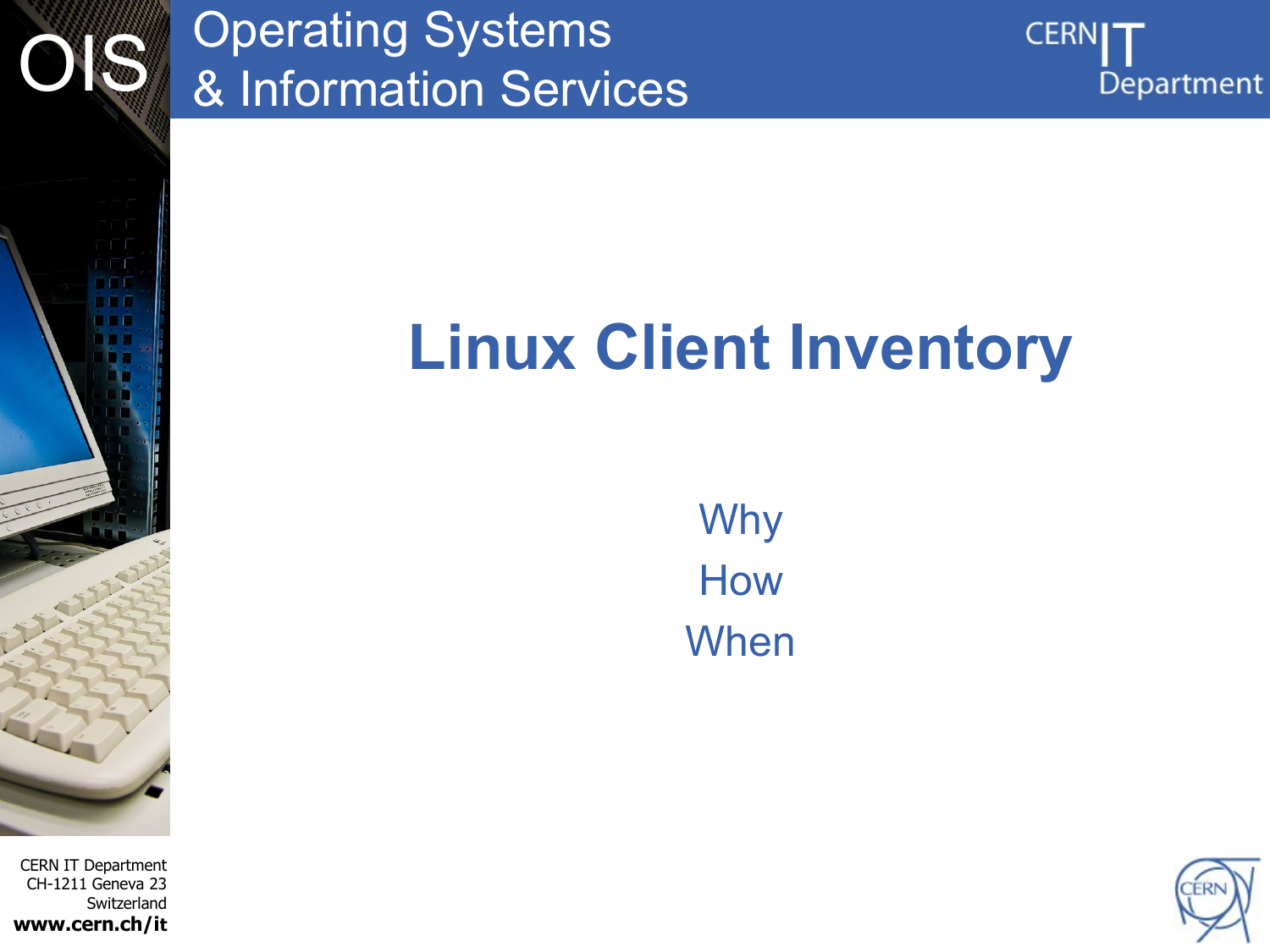# The Issue: Lack of Info

- How many SLC nodes on site?
- How many still SLC4?
- How many nodes of model X?
	- Is problem with package P important?
- How many nodes with graphics card Y?
	- Is problem with driver D important?
- How many running kernel Z?
- How many have bad BIOS version



OIS



Department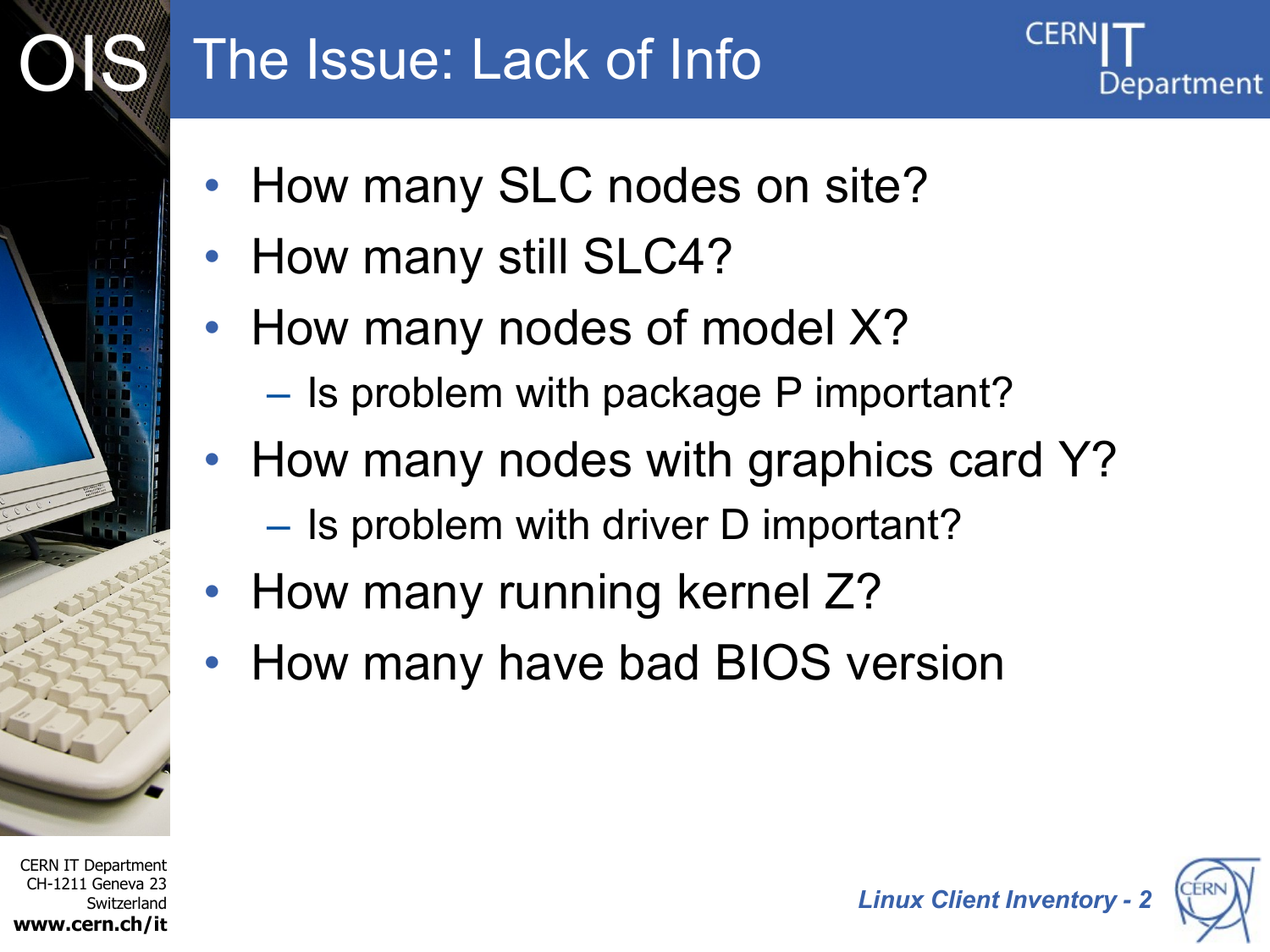

### OIS The Issue: Lack of Info



- Part of information available, but
	- Distributed over several DBs
	- Difficult to match
	- Not always un-equivocal

CERN IT Department CH-1211 Geneva 23 Switzerland **www.cern.ch/it**



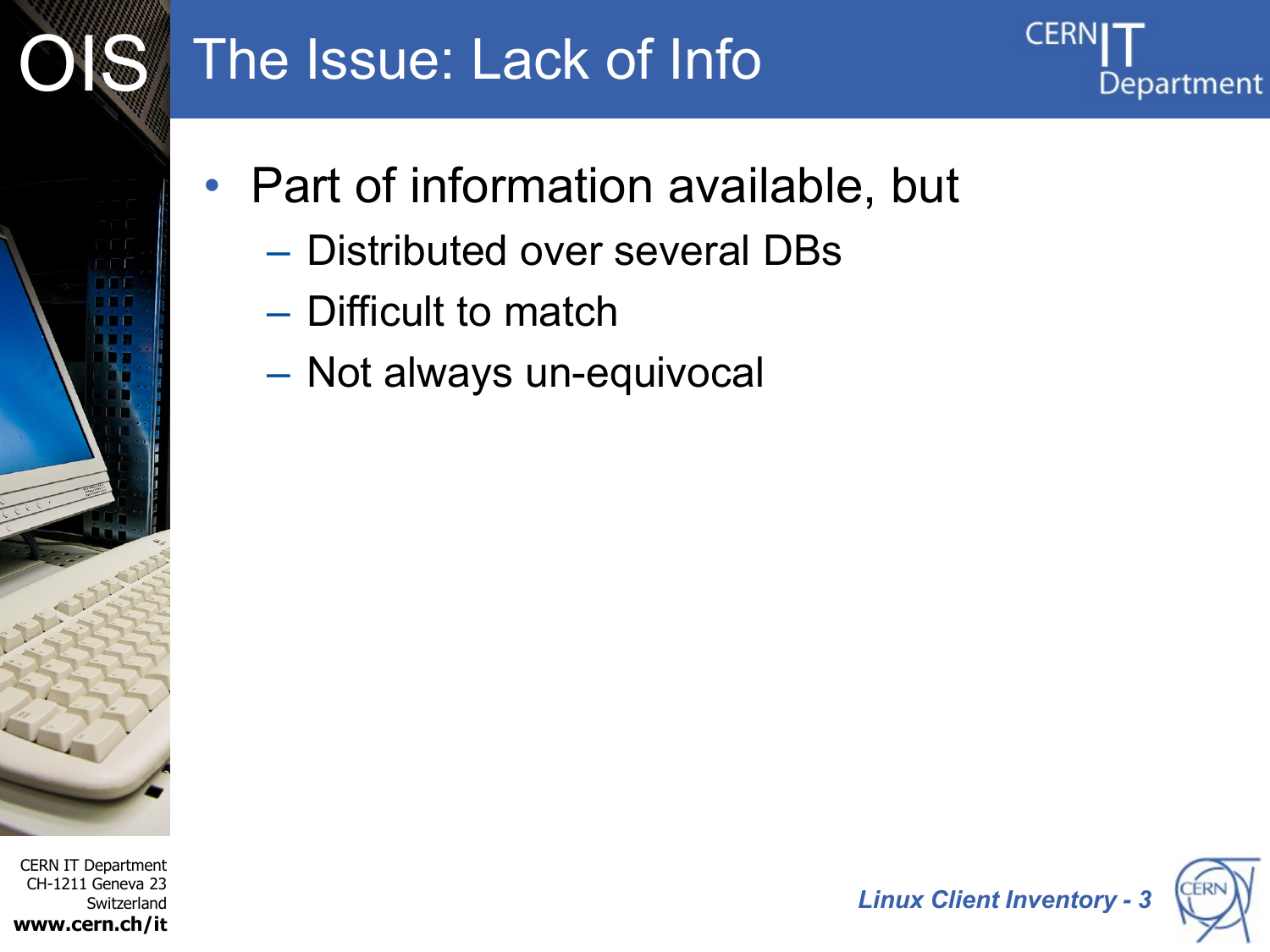# **IS** The Solution



- Get tool to collect information in central DB
- **Ocsinventory** 
	- Open source
	- Multi platform
	- Flexible
	- Good scalability
	- No impact on machine performance
		- Data collection fast and in background
		- Server issues do not block client



*Linux Client Inventory - 4*

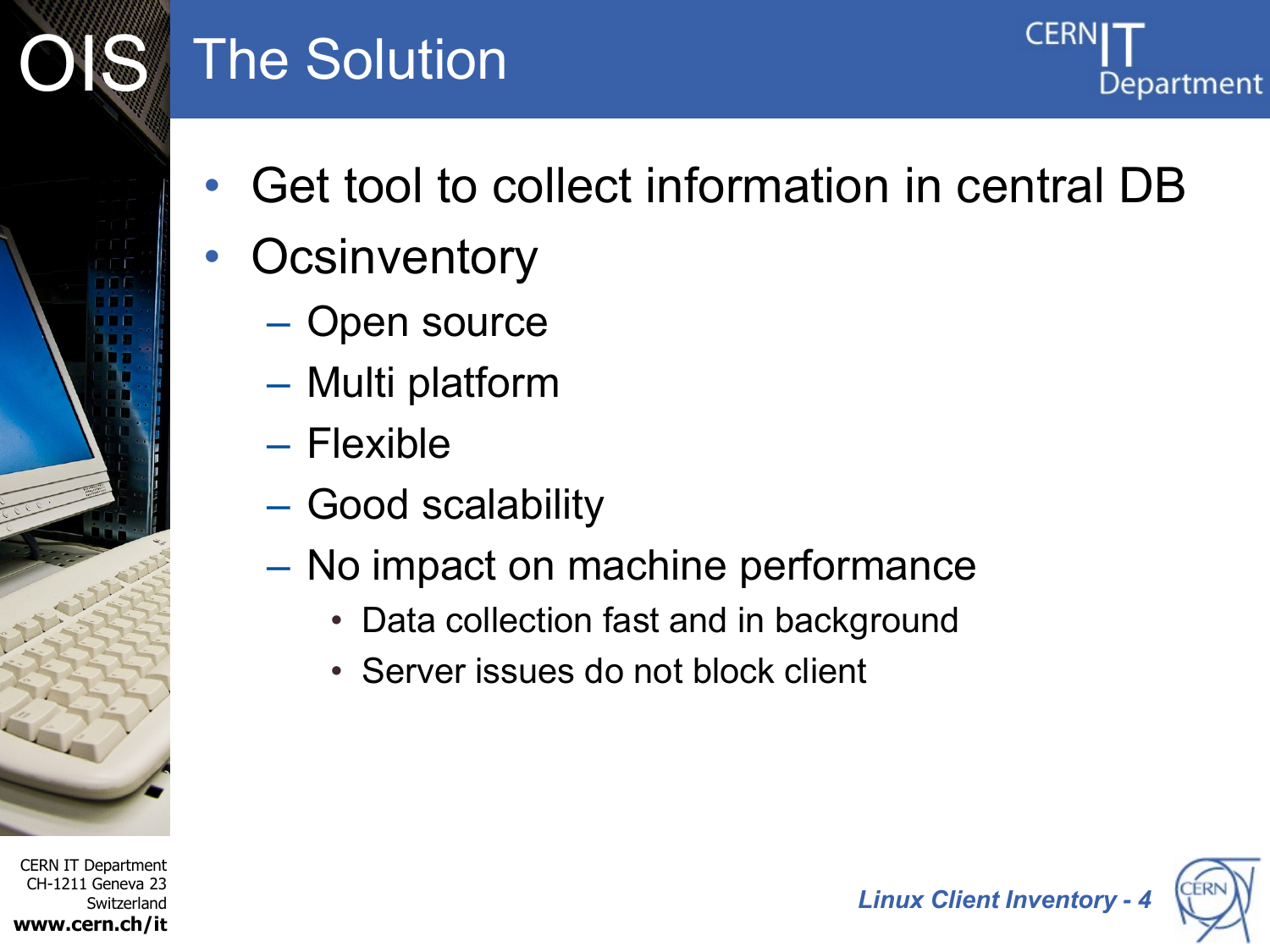

## **S** Data Collected

Department

- Hardware info
	- Model, CPU, graphics, memory, disks, BIOS
- Software
	- RPMS installed, running kernel
- Additional
	- Last boot time
- Not collected
	- Login times, apps used, picture collections,…





*Linux Client Inventory - 5*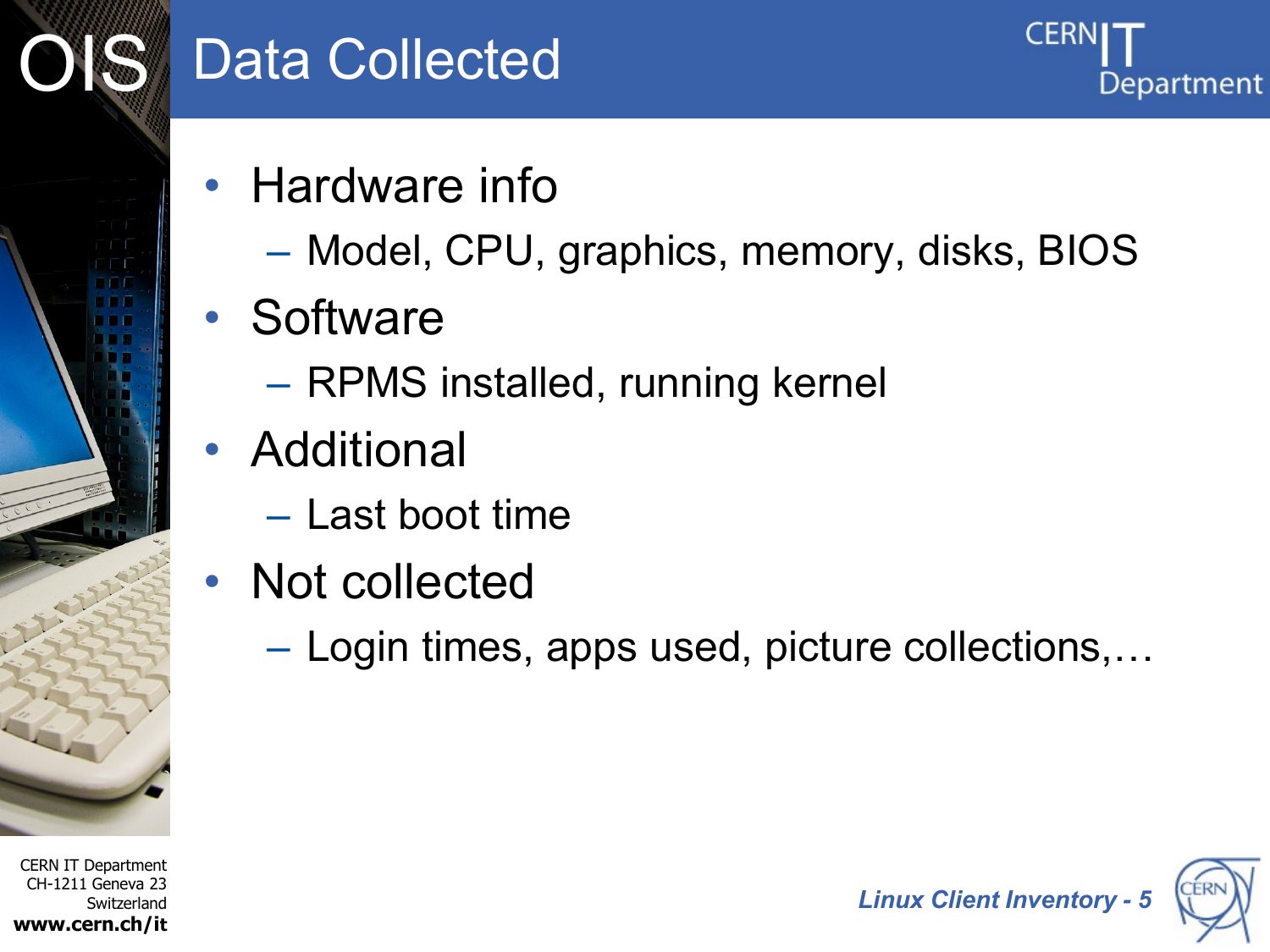

#### **IS** Access to the Data



- Access is restricted
	- No personal info collected
	- Some info is security relevant
		- List of nodes running kernel x.y.z: easy to hack



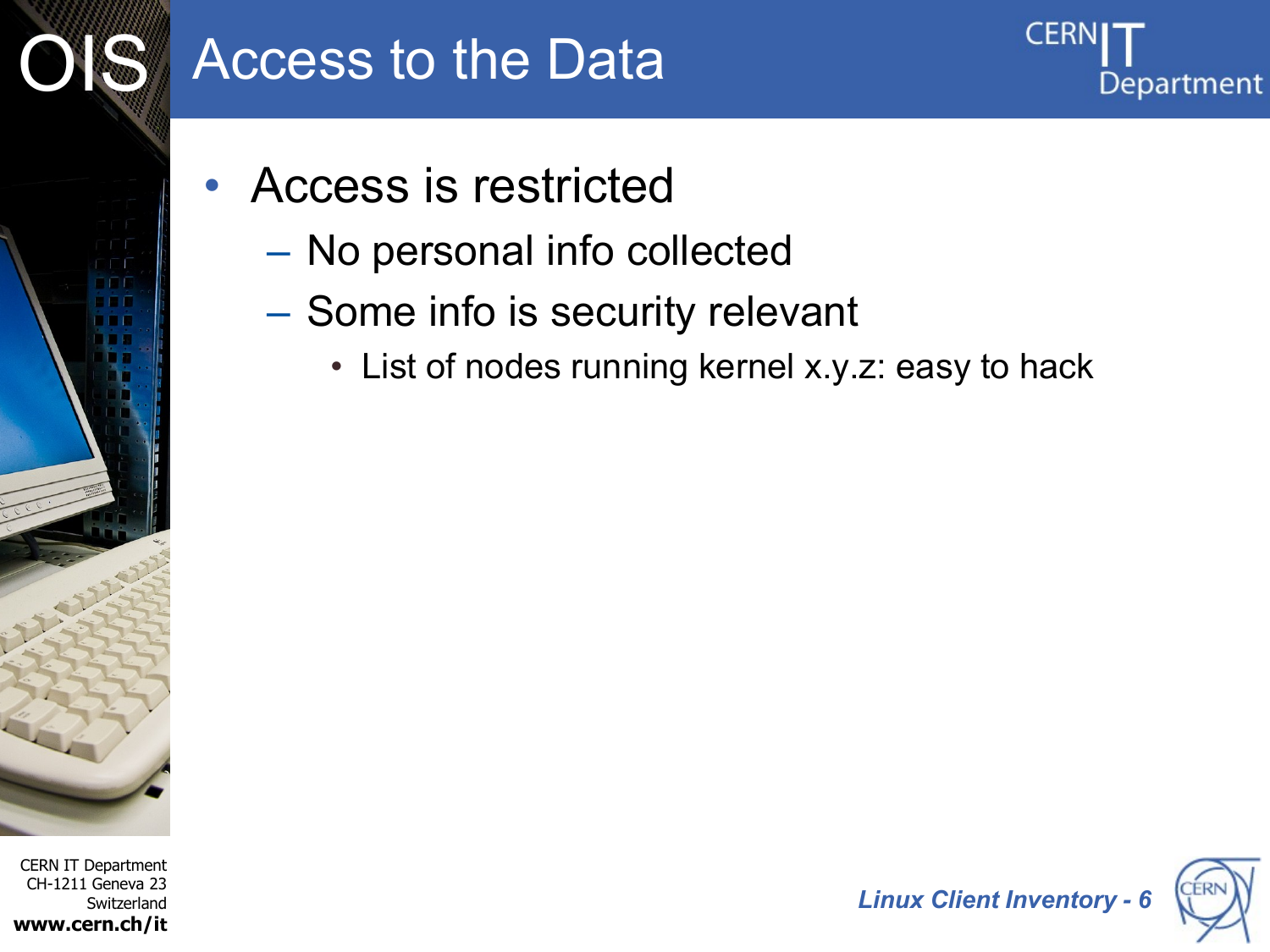

# **Deployment**



- Will install client on all nodes
	- All needed packages in SLC repository
	- Starting with SLC6
		- Already implemented
- Automatic configuration
- No user interaction required